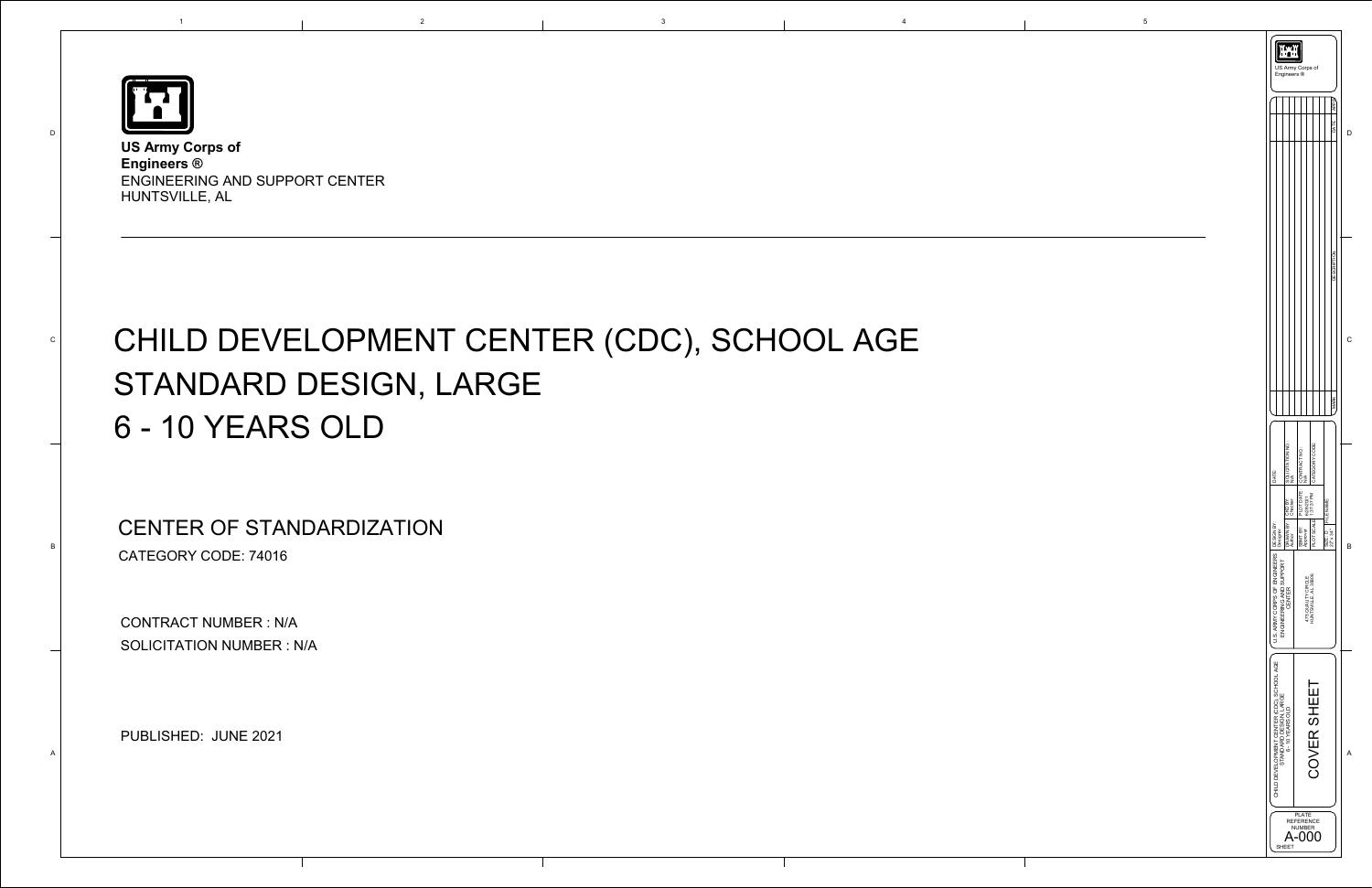

- 
- 
- 
- 
- 
- 
-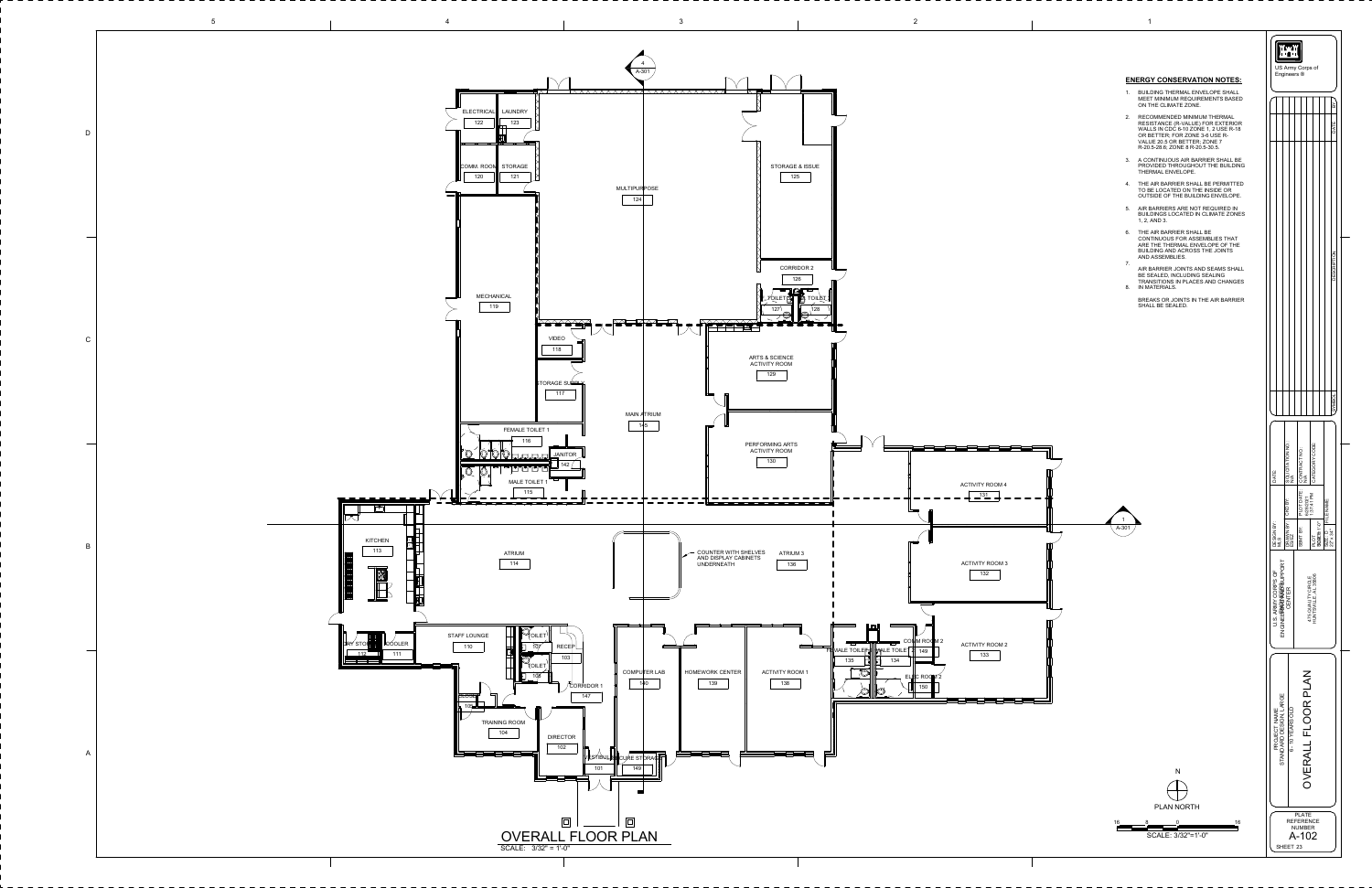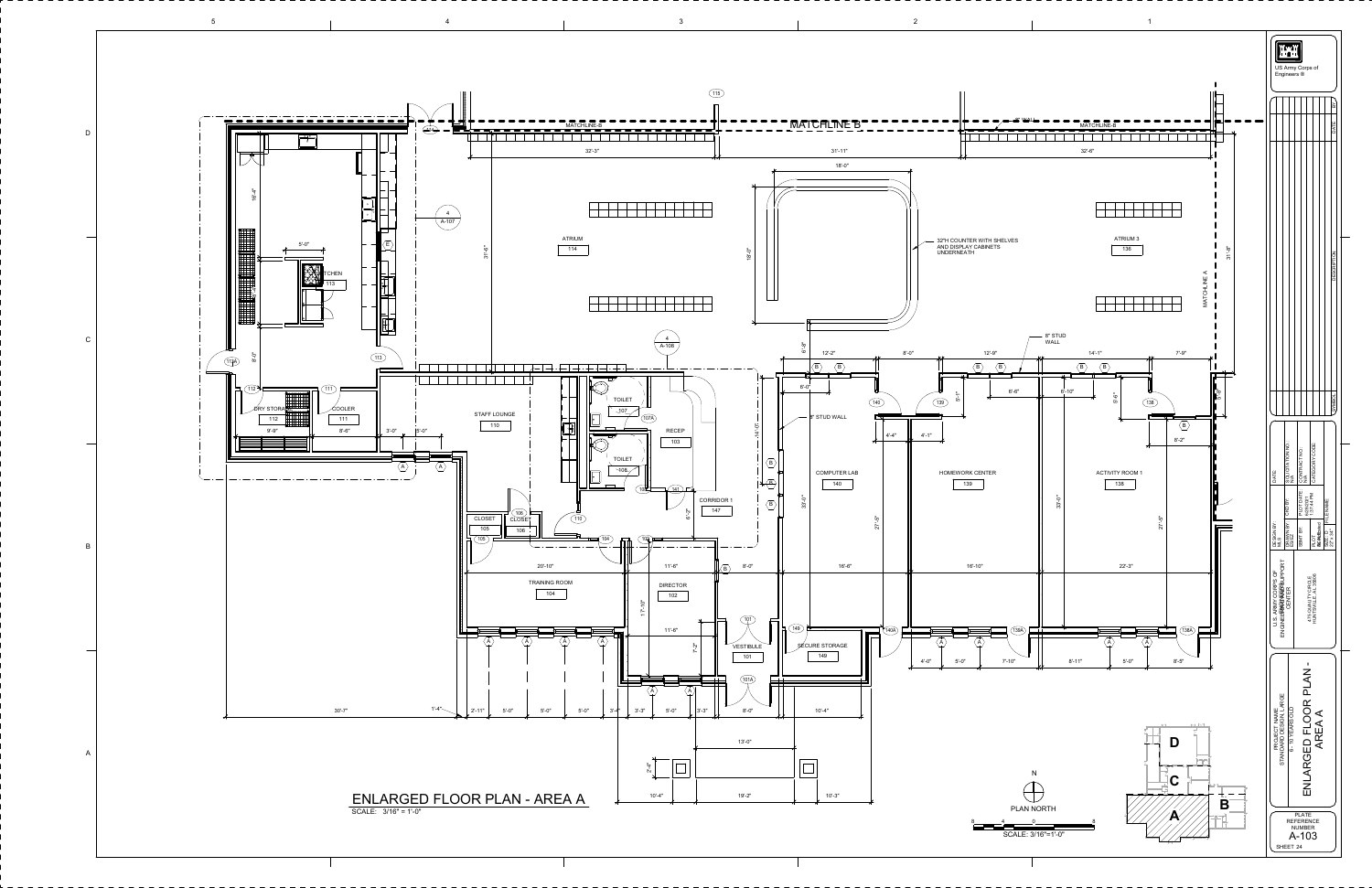

2



|       | DRAWN BY: CKD BY:<br>ES/EZ<br>DESIGN BY:<br>M.S<br>ENGINEERN@WEERSUPPORT<br>U.S. ARMY CORPS OF<br>CENTER |  |                          | BY: PLOT DATE: CONTRACT NO.:<br>6/28/2021<br>6/28/2021<br>1:37:47 PM<br>SIZE: D<br>22" x 34"  <br>22" x 34"<br><b>AS Addicated</b><br><b>SBMT</b><br>PLOT<br>475 QUALITY CIRCLE<br>HUNTSVILLE, AL 35806<br>П<br>NLARGED FLOOR PLAN |  |  |                |  |  |                  |  |
|-------|----------------------------------------------------------------------------------------------------------|--|--------------------------|------------------------------------------------------------------------------------------------------------------------------------------------------------------------------------------------------------------------------------|--|--|----------------|--|--|------------------|--|
| DATE: |                                                                                                          |  | SOLICITATION NO.:<br>N/A |                                                                                                                                                                                                                                    |  |  | CATEGORY CODE: |  |  | <b>SYMBOL</b>    |  |
|       |                                                                                                          |  |                          |                                                                                                                                                                                                                                    |  |  |                |  |  |                  |  |
|       |                                                                                                          |  |                          |                                                                                                                                                                                                                                    |  |  |                |  |  | ≧<br><b>JATF</b> |  |

![](_page_3_Figure_5.jpeg)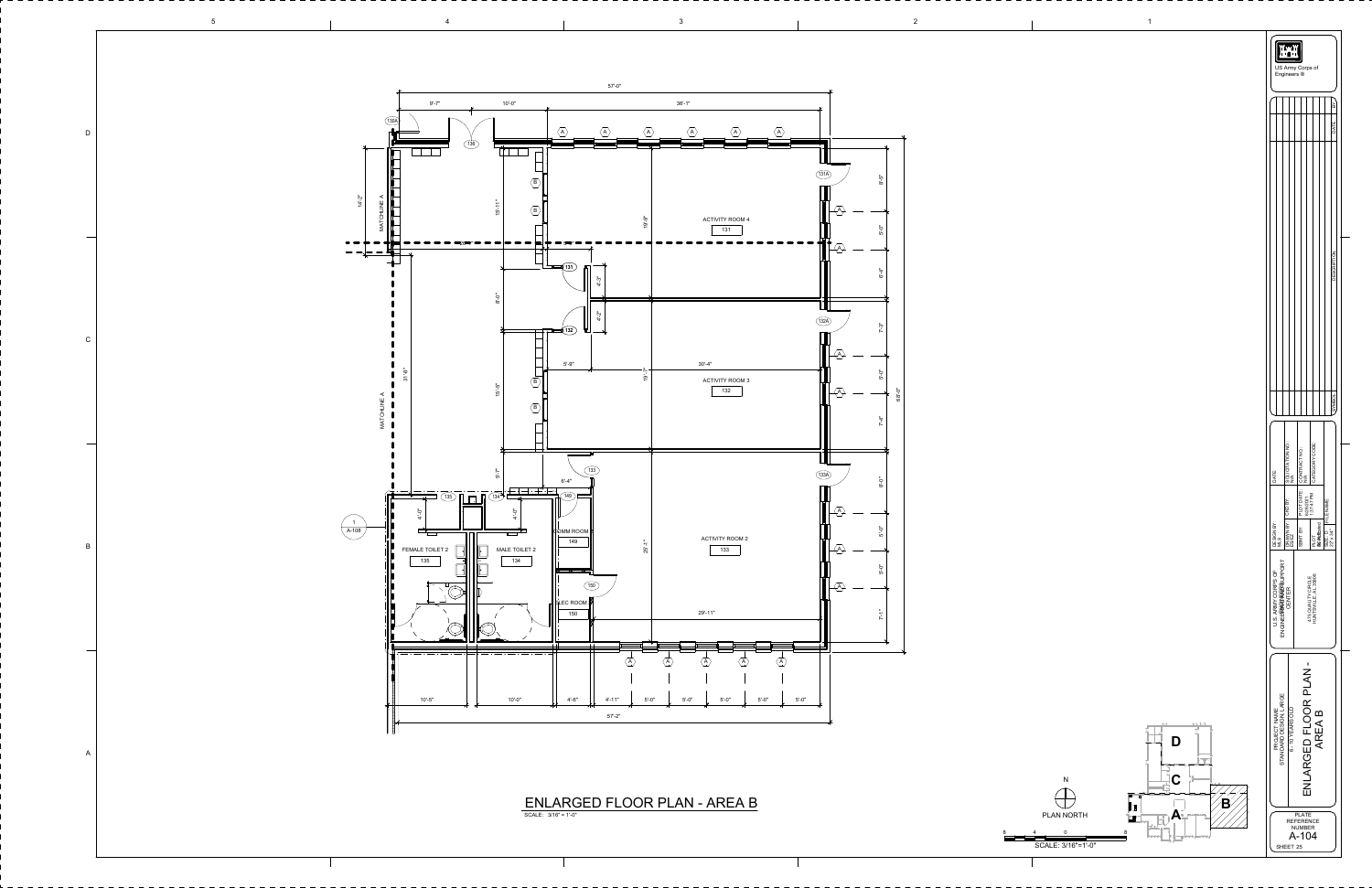![](_page_4_Figure_0.jpeg)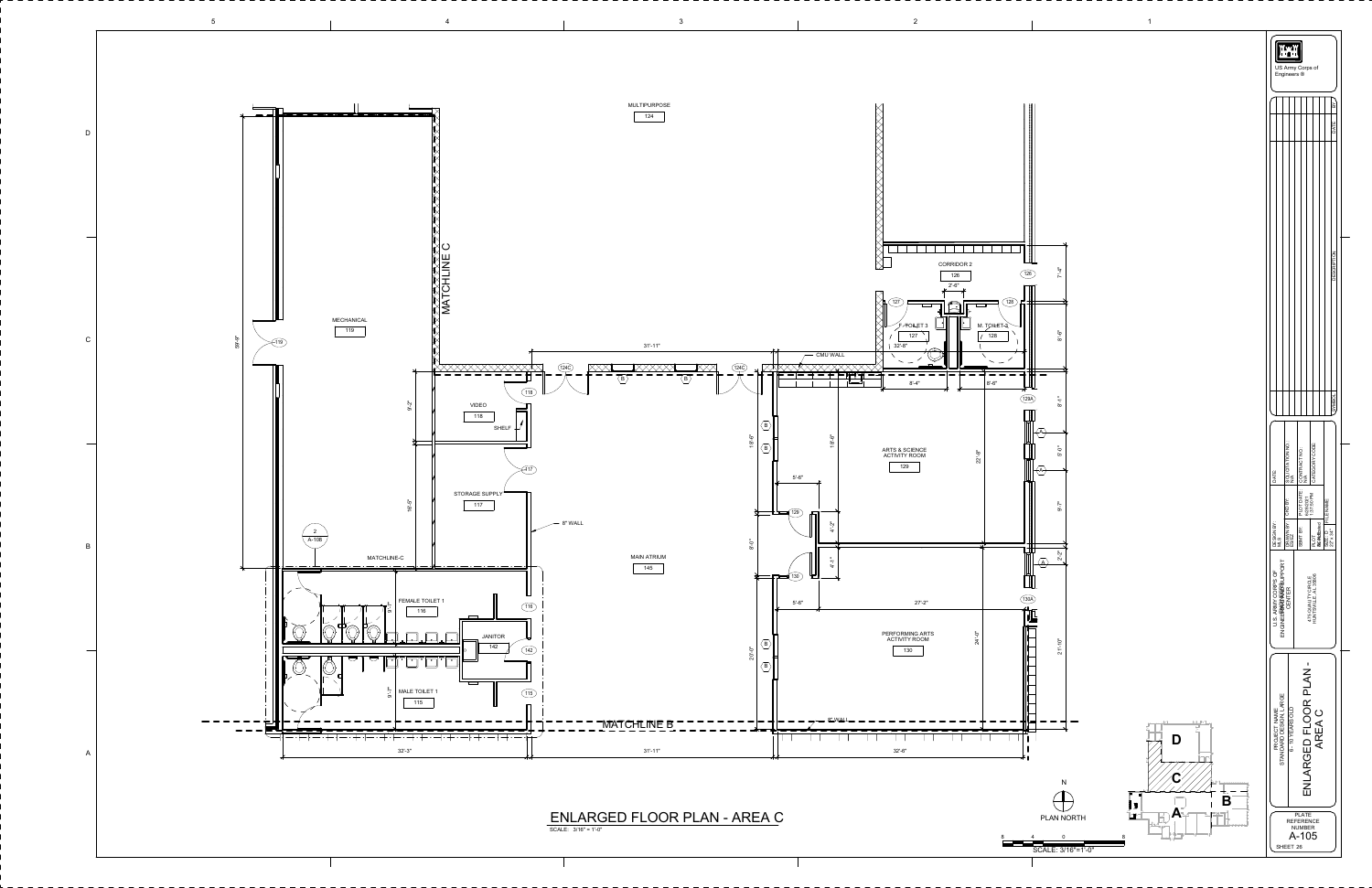5

2

![](_page_5_Figure_0.jpeg)

 $4$  and  $3$  1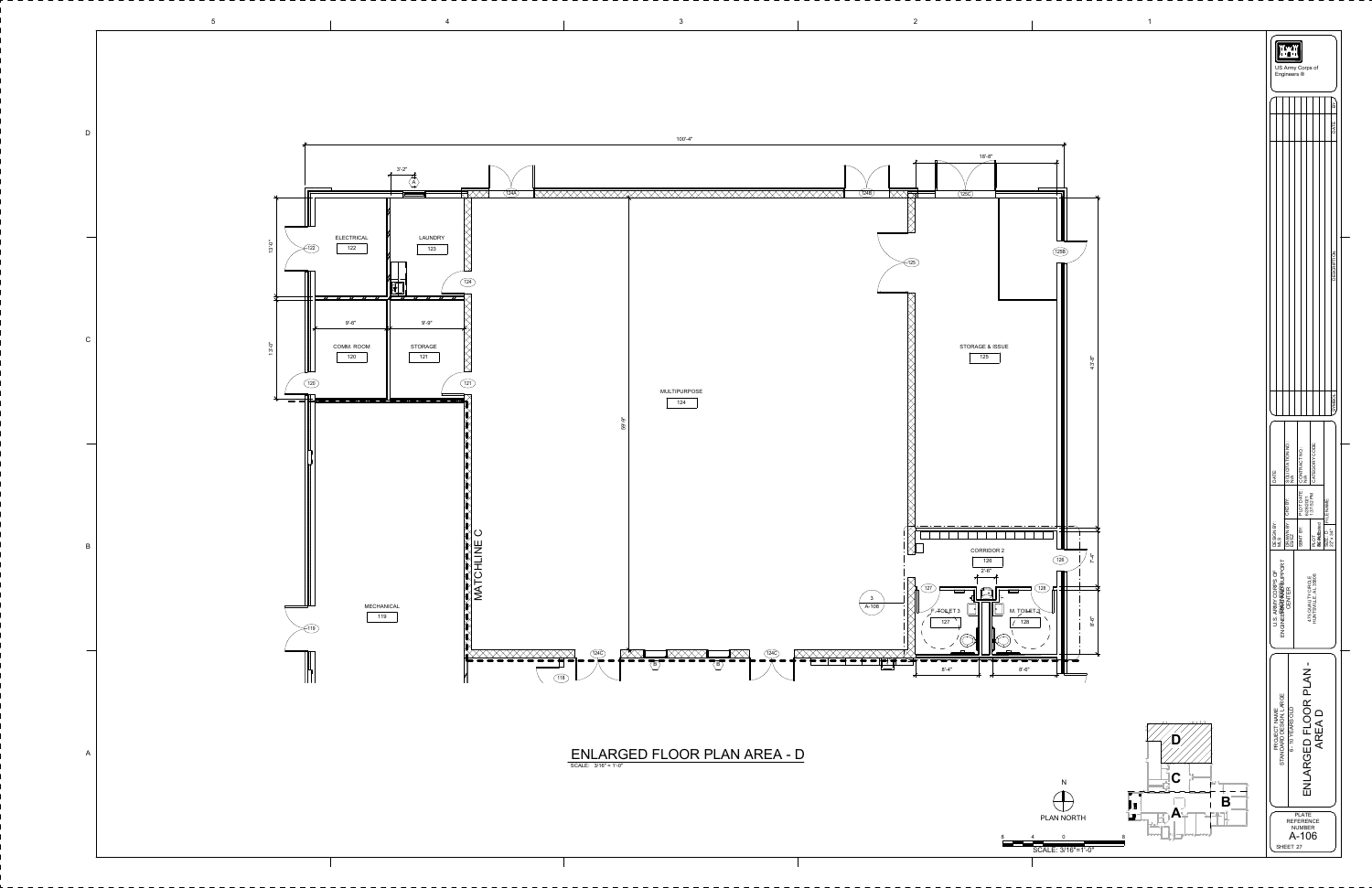|                                                                                                                                                                                                                                                                                                                                                                                                                | US Army Corps of<br>Engineers ®                                                                                                                                                                                                                                                                     |  |  |  |
|----------------------------------------------------------------------------------------------------------------------------------------------------------------------------------------------------------------------------------------------------------------------------------------------------------------------------------------------------------------------------------------------------------------|-----------------------------------------------------------------------------------------------------------------------------------------------------------------------------------------------------------------------------------------------------------------------------------------------------|--|--|--|
|                                                                                                                                                                                                                                                                                                                                                                                                                | ΣŃ                                                                                                                                                                                                                                                                                                  |  |  |  |
| <b>EN EQUIPMENT SCHEDULE:</b><br>FROZEN FOOD CABINET MECHANICAL REFRIGERATED, COMMERCIAL,<br>SELF-CONTAINED (REACH-IN) FREEZER NSN:4110-00-370-5374<br>ELECTRIC: 115V, 1PH, 60HZ<br>DIMENSIONS: 59"W X 38"D X 85"H                                                                                                                                                                                             | DATE                                                                                                                                                                                                                                                                                                |  |  |  |
| DISH TABLE, SOILED, STAINLESS STEEL (SS)<br>STANDARD FEATURES: INTEGRAL SCRAPING TROUGH 6"W X 1-1/2"D<br>AT WATER INLET ENDS. 5"D AT DISPOSAL SINK END (APPROCIMATE DIM.)<br>DISPOSAL SINK 16" X 20" X 7"D (APPROXIMATE). VACUUM BREAKER<br>HOLES AND HOLES FOR PRE-RINSE ASSEMBLY PROVIDED THROUGH<br>BACKSPLASH.                                                                                             |                                                                                                                                                                                                                                                                                                     |  |  |  |
| SPRAY ASSEMBLY, PRE-RINSE, WALL-MOUNTED, GOOSENECK<br>OVEN, BAKING AND ROASTING, CONVECTION,<br>ELECTRIC: 208V, 60HZ, 3 PH<br>NSN: 7310-00-320-9829<br>DIMENSIONS: 40"W X 39"D X 65"H                                                                                                                                                                                                                          |                                                                                                                                                                                                                                                                                                     |  |  |  |
| RANGE, ELECTRIC, COMMERCIAL, HOT TOP<br>ELECTRIC: 208V, 60HZ, 3 PH, 24KW<br>NSN: 7310-01-034-0169<br>DIMENSIONS: 36"W X 38"D X 36"H<br>AIR CURTAIN, FLY CONTROL SIZED TO COVER COMPLETE WIDTH OF DOOR                                                                                                                                                                                                          | <b>DESCRIPTION</b>                                                                                                                                                                                                                                                                                  |  |  |  |
| WALK-IN REFRIGERATOR<br>DIMENSIONS: 5'-10"W X 7'-9"D X 7'-1 1/2" H<br>STANDARD FEATURES: INDOOR COOLER, WITHOUT FLOOR<br>FINISH: STAINLESS STEEL. ENTRANCE DOOR 36"W X 77"H WITH DOOR<br>CLOSER, VAPOR LIGHT<br>REFRIGERATOR: +35° F HOLDING TEMPERATURE, TPR, OUTDOOR, FULL<br>HERMETIC AIR COOLED, WEATHER COVER, 0075MED3/4HP, LOW AMP<br>CONTROL VOLTAGE REMOTE CONDENSING UNIT LOCATION<br>(SERVICE YARD) |                                                                                                                                                                                                                                                                                                     |  |  |  |
| ICE MACHINE (UNDER COUNTER). STANDARD FEATURES: HALF CUBE,<br>AIR COOLED, 1/2HP. FINISH: STAINLESS STEEL                                                                                                                                                                                                                                                                                                       |                                                                                                                                                                                                                                                                                                     |  |  |  |
| DISHWASHER, DOOR TYPE, STAINLESS STEEL WITH BOOSTER HEATER<br>AND STAINLESS STEEL COUNTERTOPS SIZED TO FIT,<br>DIMENSIONS: 67 1/2" H X 29 1/2"D X 41"W                                                                                                                                                                                                                                                         |                                                                                                                                                                                                                                                                                                     |  |  |  |
| OVERHEAD RACK SHELF, FLAT, STAINLESS STEEL (4 EACH)<br>DIMENSIONS: 96"L X 18"W                                                                                                                                                                                                                                                                                                                                 | <b>SYMBOL</b>                                                                                                                                                                                                                                                                                       |  |  |  |
| UNDER COUNTER REFRIGERATOR<br>DIMENSIONS: 23"W X 23 1/2"D X 331/2"H                                                                                                                                                                                                                                                                                                                                            |                                                                                                                                                                                                                                                                                                     |  |  |  |
| DIMENSIONS: 66"W X 24"D X 36"H<br>STANDARD FEATURES: FOUR 5" DIAMETER NON-MARKING BALL-BEARING<br>STEM-TYPE CASTERS, TWO CASTERS WITH LOCKING BRAKES<br>20" X 20" X 5"D STAINLESS STEEL DRAWER WITH REMOVABLE INSET.<br>SHELVING, DRY STORAGE                                                                                                                                                                  | SOLICITATION NO.:<br>N/A<br> <br>В<br>З<br>CONTRACT NO.:<br>N/A<br>CATEGORY CODE<br>DATE:<br>PLOT DATE:<br>6/28/2021<br>1:37:54 PM<br>CKD BY:<br>NAME:<br>FILE I<br>DRAWN BY:<br>ES/EZ<br>ESIGN BY:<br>LS<br>PLOT<br>SWORLEY'-0"<br>SBMT BY:<br>$\Box \frac{4}{5}$<br>$\frac{1}{\text{SIZE}}$<br>음료 |  |  |  |
|                                                                                                                                                                                                                                                                                                                                                                                                                | p                                                                                                                                                                                                                                                                                                   |  |  |  |
| $3' - 11"$<br>$6' - 9''$<br>$3' - 10"$<br>$1 - 7$ "                                                                                                                                                                                                                                                                                                                                                            | ENGINEERWOUKFERSUPPORT<br>475 QUALITY CIRCLE<br>HUNTSVILLE, AL 35806<br>ARMY CORPS<br>CENTER<br>ن<br>د                                                                                                                                                                                              |  |  |  |
| $2 - 0$ "<br>$3 - 8$                                                                                                                                                                                                                                                                                                                                                                                           |                                                                                                                                                                                                                                                                                                     |  |  |  |
| $=$<br>$\qquad \qquad$<br>$\equiv$<br>-5"<br>2'-5                                                                                                                                                                                                                                                                                                                                                              | EVATIONS<br>KITCHEN<br>STANDARD DESIGN, LARGE<br>6 - 10 YEARS OLD<br>PROJECT NAME<br>LARGED                                                                                                                                                                                                         |  |  |  |
| $12 - 6"$<br>R                                                                                                                                                                                                                                                                                                                                                                                                 | AN AND EI<br>N<br>三                                                                                                                                                                                                                                                                                 |  |  |  |
| <b>OR ELEVATION</b><br>$8" = 1'-0"$                                                                                                                                                                                                                                                                                                                                                                            | $\overline{\mathsf{a}}$                                                                                                                                                                                                                                                                             |  |  |  |
| 2<br>0<br>SCALE: $3/8" = 1'-0"$                                                                                                                                                                                                                                                                                                                                                                                | <b>PLATE</b><br><b>REFERENCE</b><br><b>NUMBER</b><br>A-107<br>SHEET 28                                                                                                                                                                                                                              |  |  |  |
|                                                                                                                                                                                                                                                                                                                                                                                                                |                                                                                                                                                                                                                                                                                                     |  |  |  |

 $\overline{\phantom{0}}$ 

<span id="page-6-0"></span>![](_page_6_Figure_0.jpeg)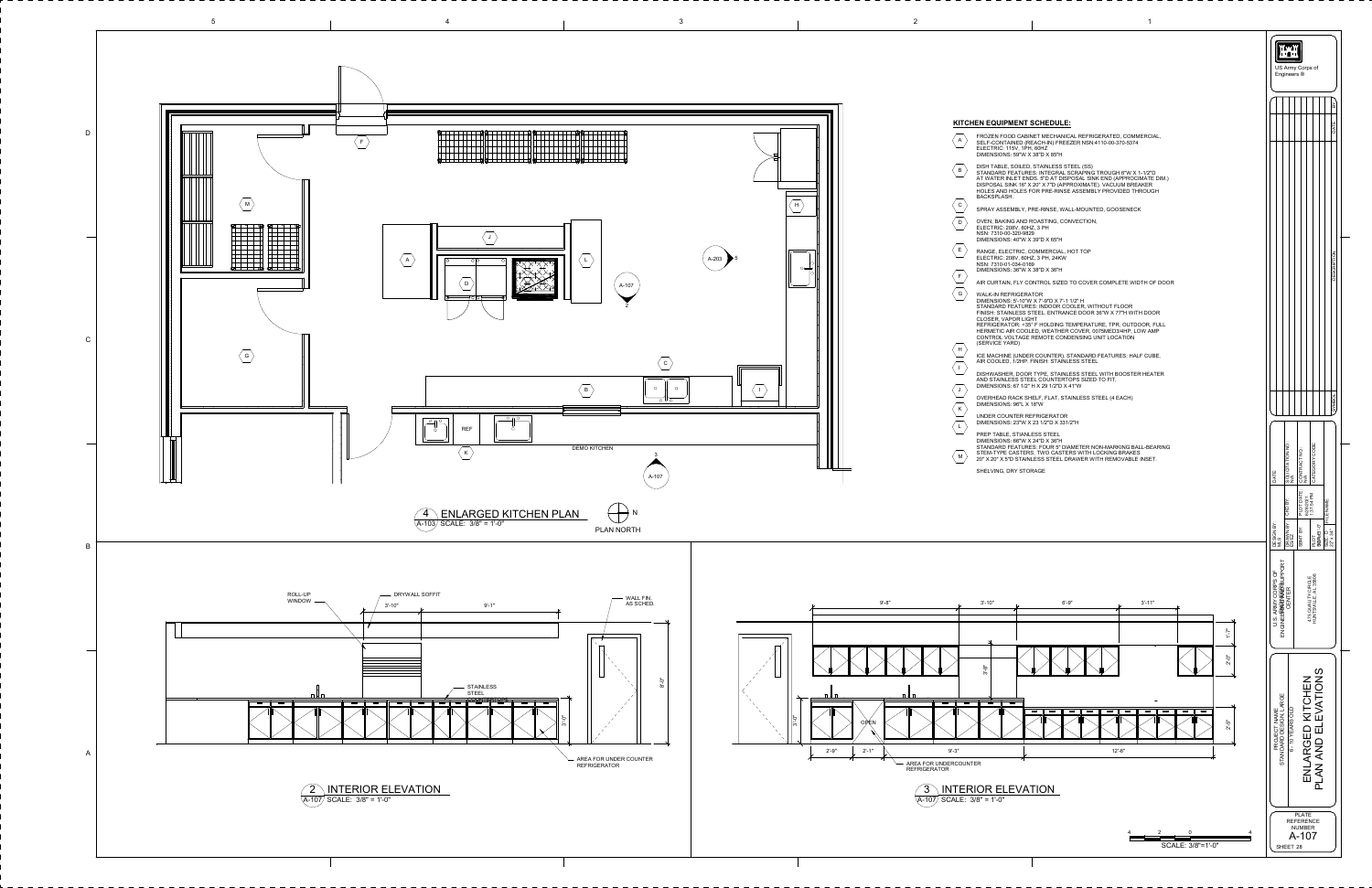<span id="page-7-0"></span>![](_page_7_Figure_0.jpeg)

SCALE: 3/8"=1'-0"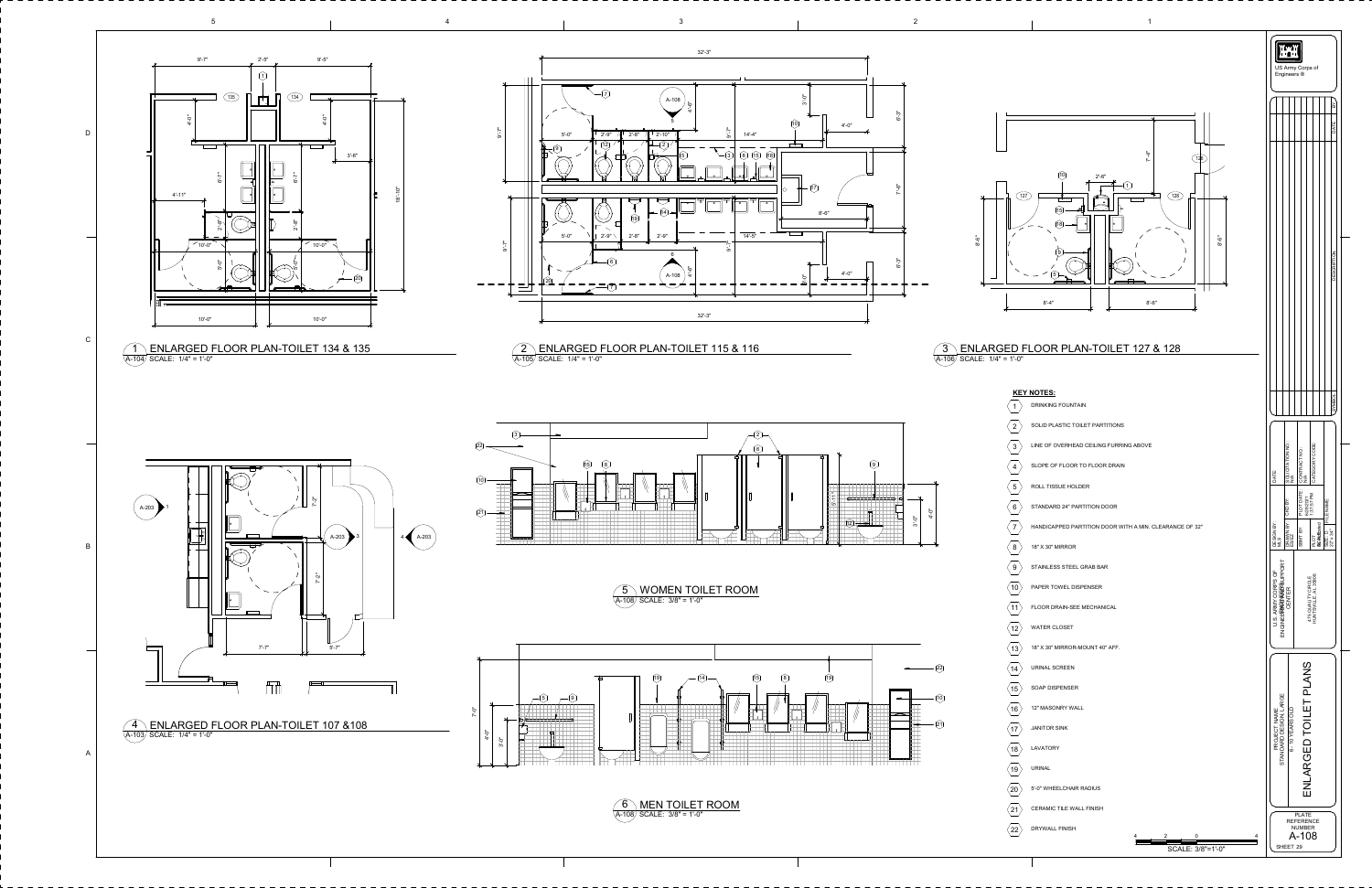<span id="page-8-0"></span>![](_page_8_Figure_0.jpeg)